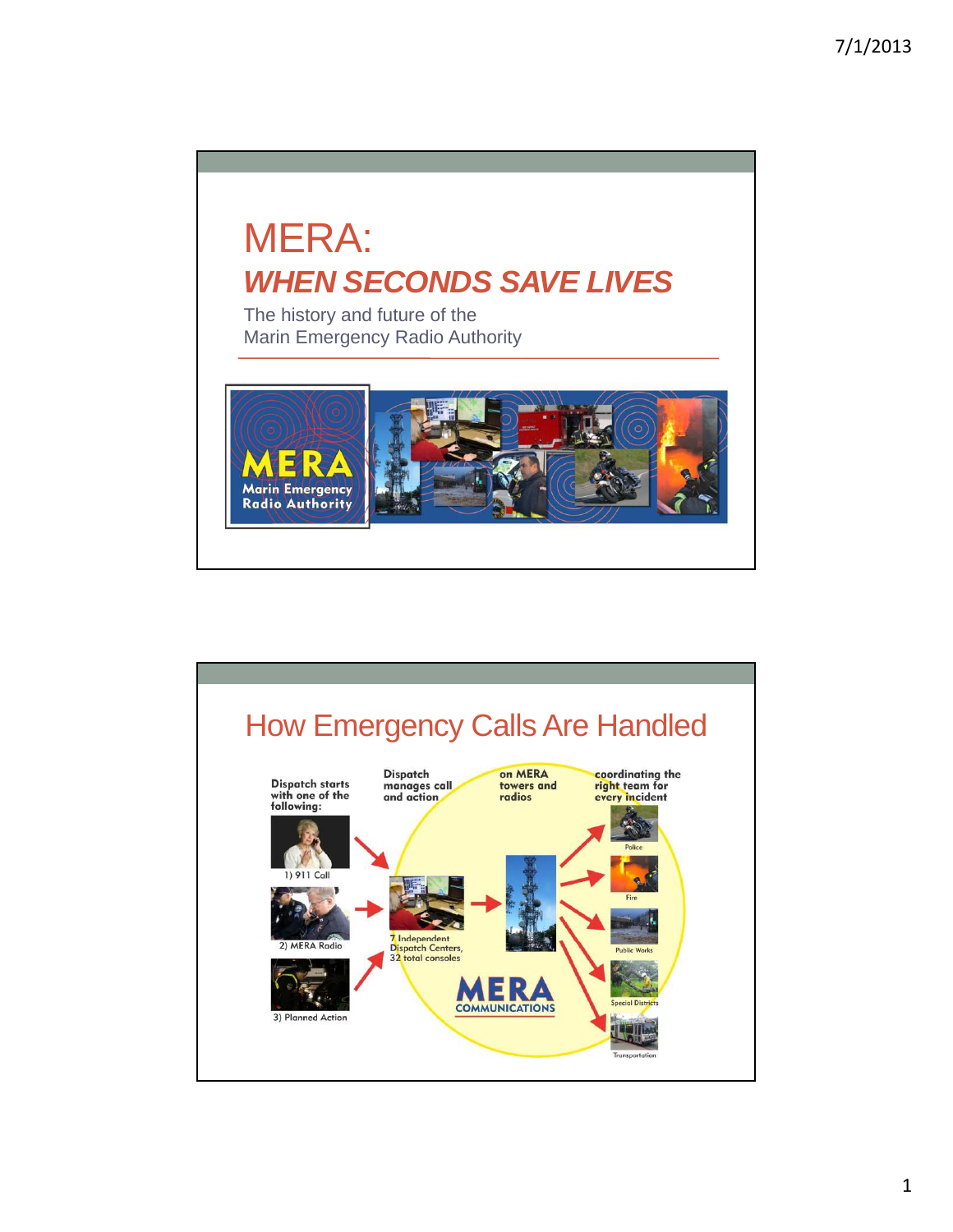# Before MERA



MERA was developed following a series of frustrating incidents in the 1990's where one agency could not communicate effectively with another agency working on the same emergency.

Problems were:

- Multiple radios were required
- Signals were dropped
- Radio static caused delays
- Sometimes, radio traffic from the Midwest US would carry on local channels

# What Is MERA Today?

The Marin Emergency Radio Authority (MERA) is a Joint Powers Authority in Marin County to plan, implement and manage a countywide public safety and emergency radio system for the use of all member agencies. MERA went live on January 24, 2004.

It includes:

- 911 Dispatch
- Nearly 2,900 radios deployed across the county
- Uniform radio communications shared by every major safety agency in the county
- Instantaneous "Talk Group" capacity for incidents and events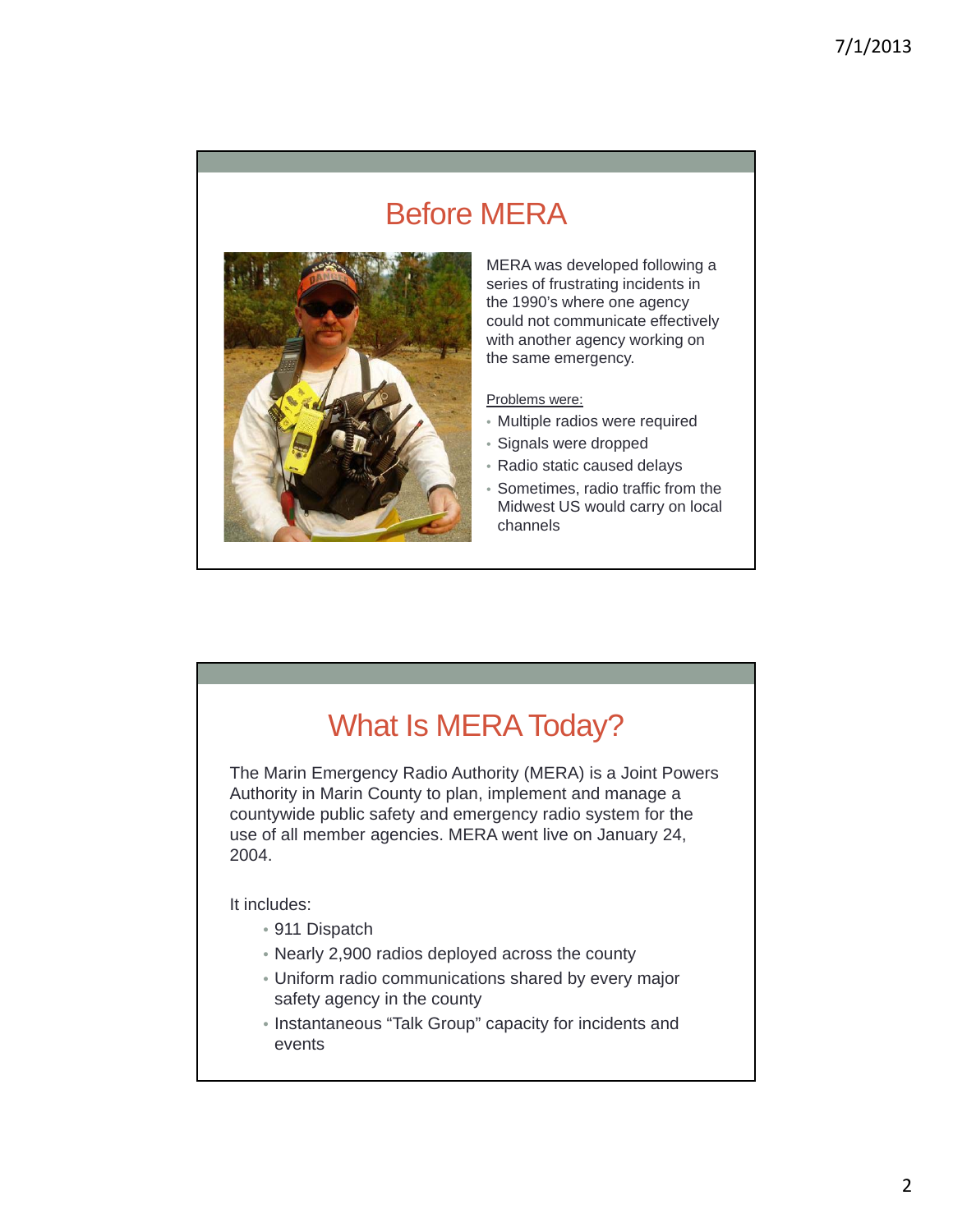# CONNECTED BY **TECHNOLOGY**

How MERA's engineering and technology is "Connecting the Dots" in safety communication

### Connecting 25 Member Agencies:

Local Government, Fire, Police, Public Works, Special Districts, Transportation and other Emergency Responders

- 1. County of Marin
- 2. City of Belvedere
- 3. Town of Corte Madera
- 4. Town of Fairfax
- 5. City of Larkspur
- 6. City of Mill Valley
- 7. City of Novato
- 8. Town of Ross
- 9. Town of San Anselmo
- 10. City of San Rafael
- 11. City of Sausalito
- 12. Town of Tiburon
- 13. Bolinas Fire Protection District
- 14. Central Marin Police Authority
- 15. Inverness Public Utility District
- 2. City of Belvedere **16. Kentfield Fire Protection District** 
	- 17. Marin Community College District
	- 18. Marin Transit
	- 19. Marin Municipal Water District
	- 20. Marinwood Community Services **District**
	- 21. Novato Fire Protection District
- 9. Town of San Anselmo **22. Ross Valley Fire Department** 
	- 23. Southern Marin Fire Protection **District**
	- 24. Stinson Beach Fire Protection **District**
	- 25. Tiburon Fire Protection Dist.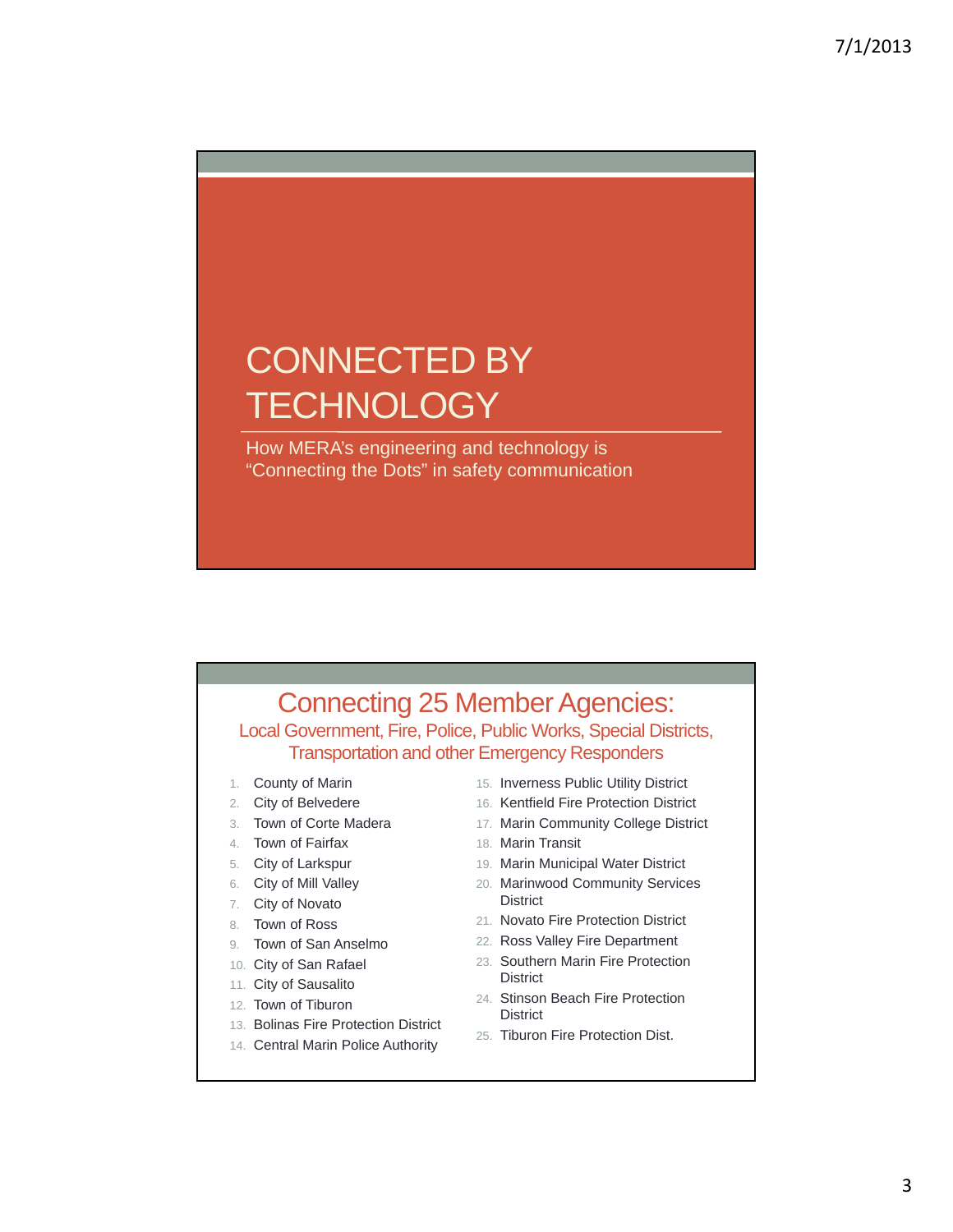## Capable of Connecting to Other Agencies & Systems

#### FIRE & MEDICAL

- 1. Multi-Agency Coordination
- 2. Large Incident Fire Command
- 3. Field EMT's to Hospital
- 4. Medical Mutual Aid
- 5. State Emergency Management
- 6. City of San Rafael local Interoperability

#### LAW ENFORCEMENT 2. US Coast Guard

- 1. On-scene Law Enforcement
- 2. CHP Dispatch Channels
- 3. Agency to Agency Coordination
- 4. Petaluma Police Dispatch
- 5. Sonoma Sheriff Dispatch

#### MUTUAL AID

- 1. National Mutual Aid
- 2. State Mutual Aid
- 3. Regional Mutual Aid
- 4. State Travel and Strike Teams
- 5. Statewide Coordination

#### OTHER AGENCIES

- 1. Golden Gate Transit Dispatch
- 2. US Coast
- 3. Pt. Reyes Seashore Dispatch
- 4. Golden Gate National Recreation Area Dispatch

# MERA VIDEO • Insert Video Here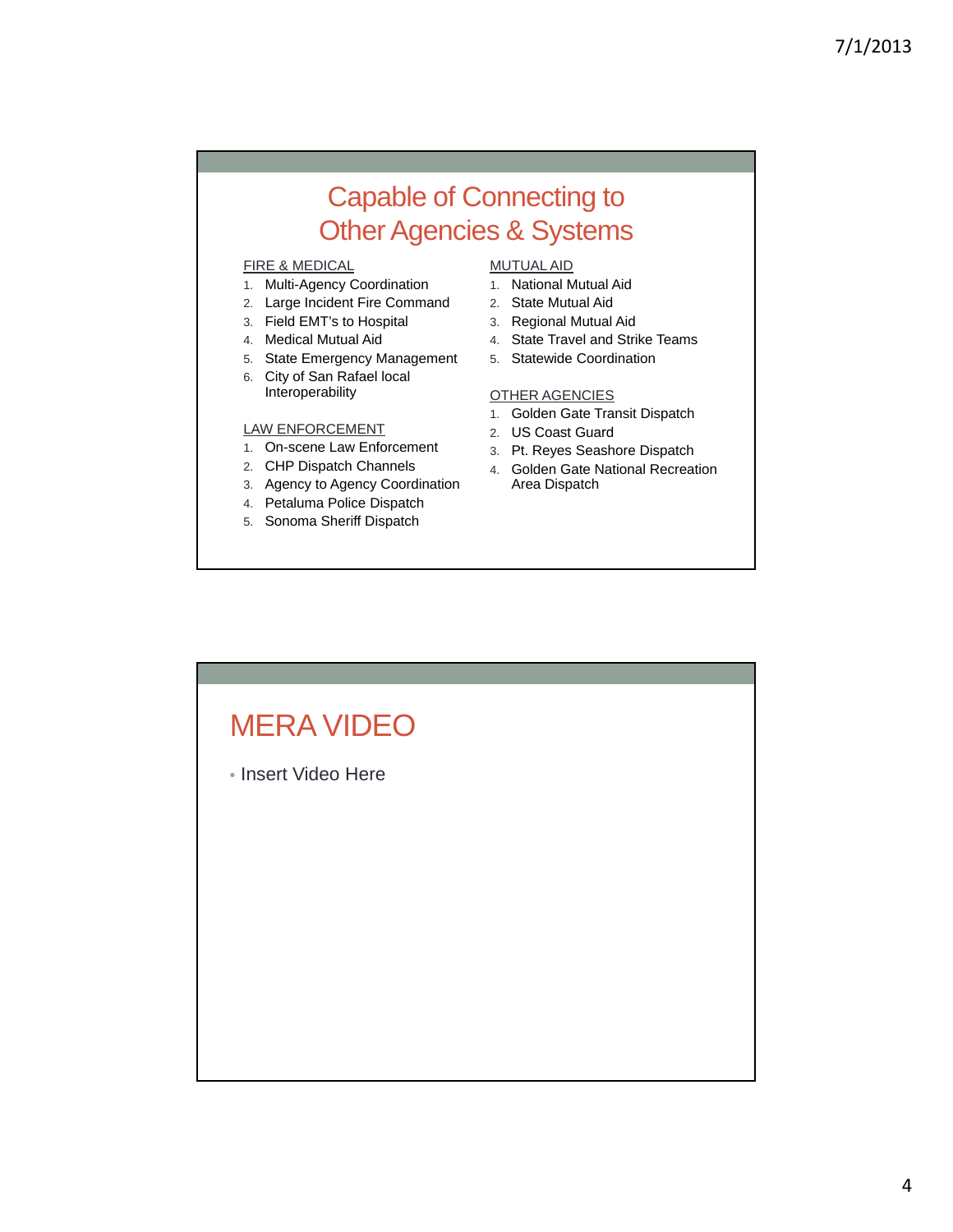# SHOWING SIGNS OF AGE Our current system cannot last forever, and regulatory deadlines loom on the horizon

# System Age Challenges

MERA system was designed in 1998:

- Some critical system control equipment is no longer available
- Repair parts are becoming difficult to find
- Designed in 1998 to accommodate 1,580 mobile and portable radios with expansion to 2,500 over a 20 year period
- Today there are 2,897 radios on the system over 15% more than planned
- Agencies still want to add more radios
- About 100 digital Talk Groups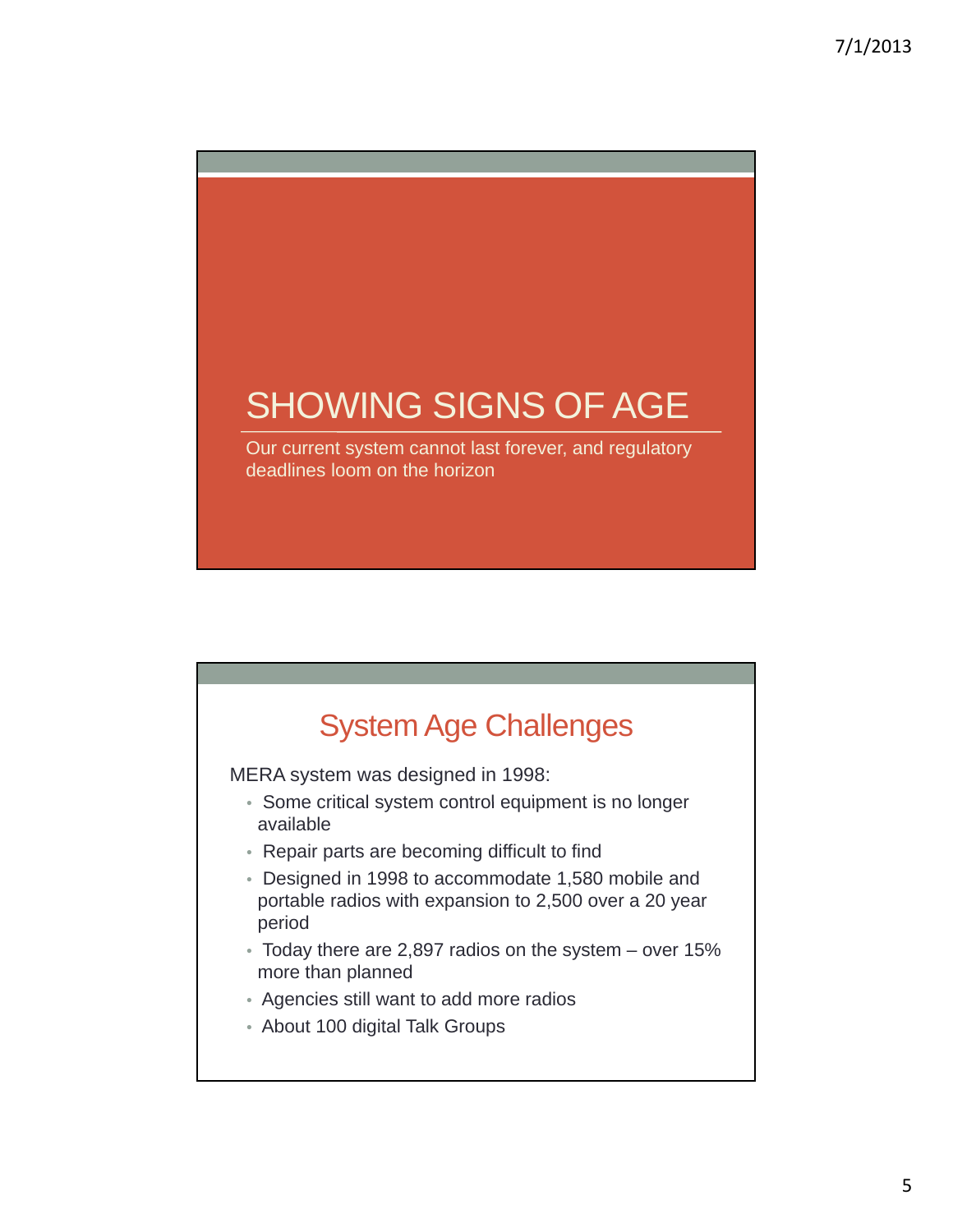|  |  | <b>Regulatory Deadlines Ahead</b> |
|--|--|-----------------------------------|
|  |  |                                   |

| FCC deadline for Narrowbanding Phase 1<br>technology – MERA is compliant                                                                                                  |
|---------------------------------------------------------------------------------------------------------------------------------------------------------------------------|
| - Deadline for Narrowbanding 6.25 KHz technology:<br>Phase 2<br>- Specific deadline date has not been promulgated<br>- Current MERA system is not compliant or upgradable |
| Proposed MERA migration to Next Gen – 700MHz<br>system FCC Phase 2 compliant                                                                                              |
| HR 3630 Legislation – deadline for MERA's current<br>frequency giveback to FCC                                                                                            |
|                                                                                                                                                                           |

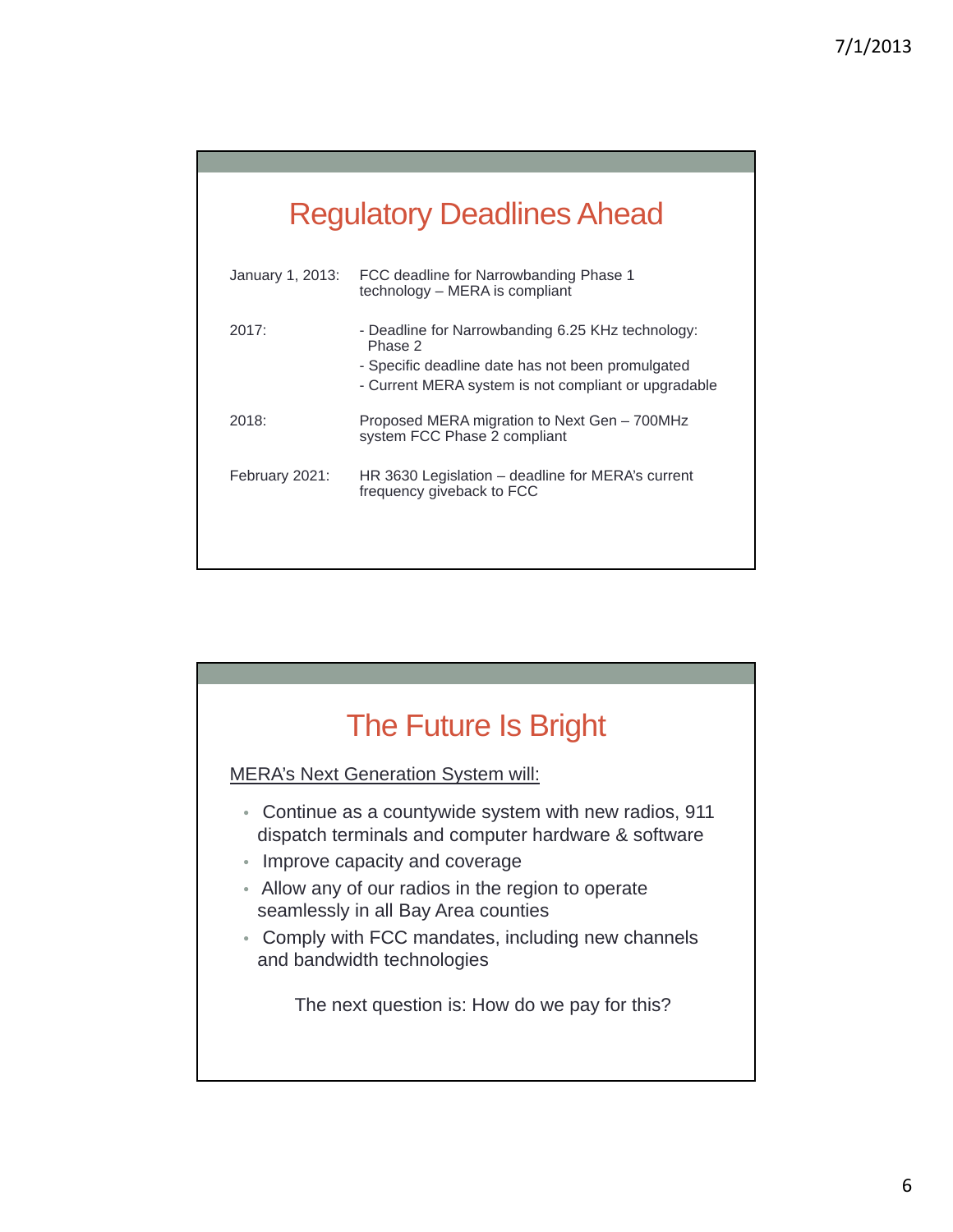

# What the Public Expects

- Day to day communications
- Emergency response to disasters
- Fastest response times possible
- Reliability and durability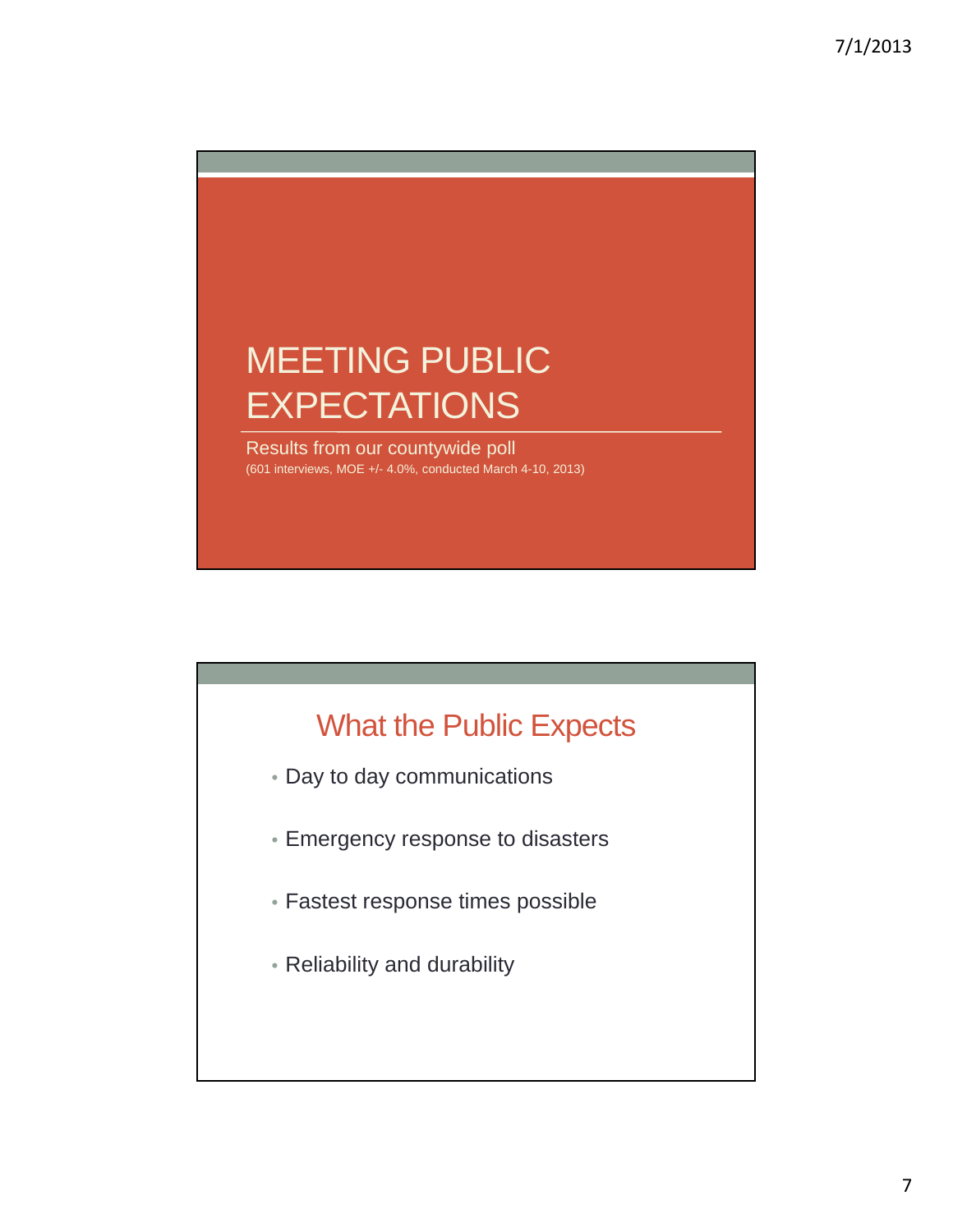

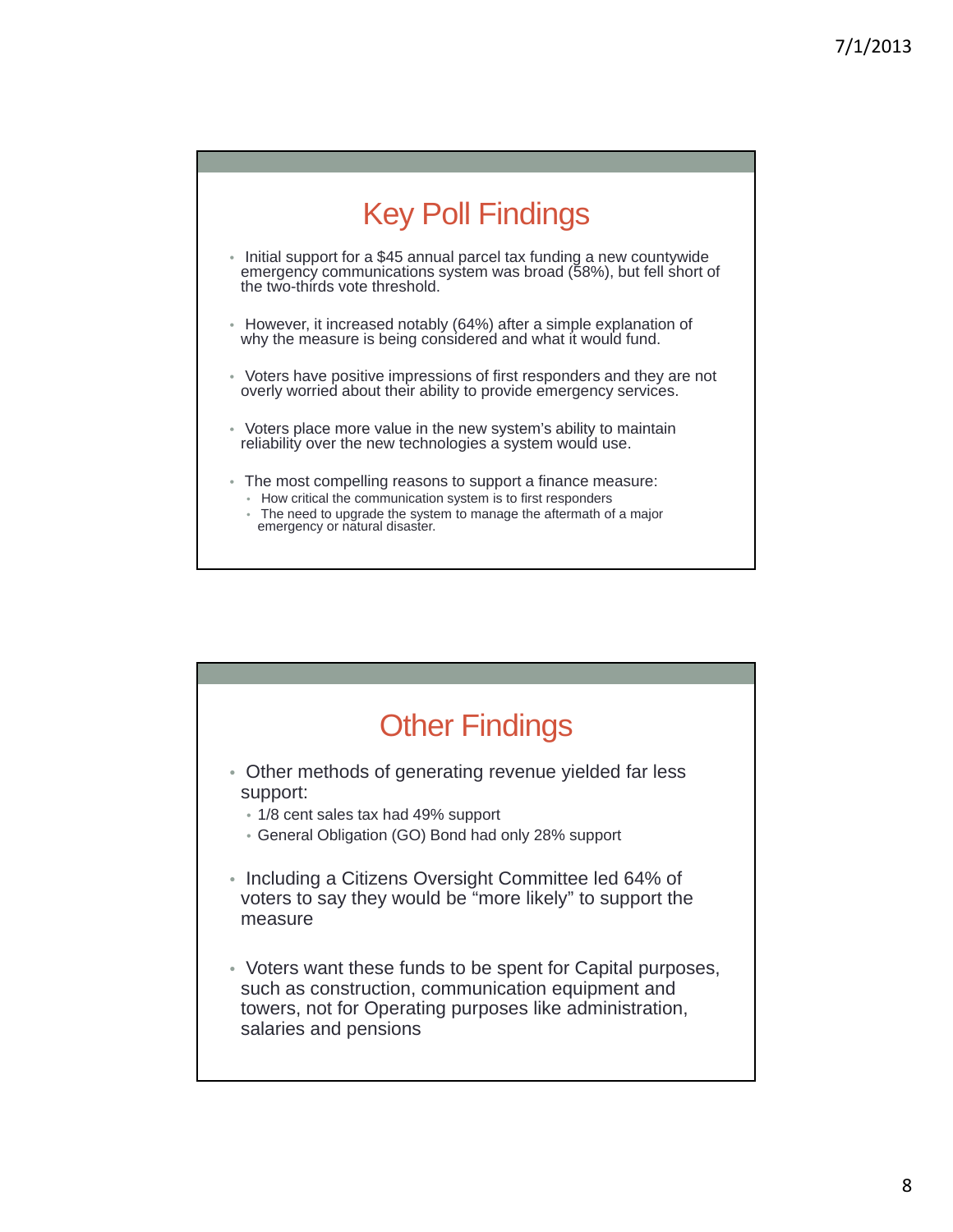# How We Arrived at this Solution

- We have a population that demands the highest quality emergency response, no excuses
- At the same time, the funding has to be reasonable and fair to all communities and users
- Working with our poll results, we looked for ways to trim the project budget to meet voters' willingness to pay for this project

# Meeting the Public's Expectations

After conducting a poll, a countywide parcel tax study, and fine-tuning the budget and financing, we were able to:

- Craft a base plan that improves coverage
- Replace old radios with new ones
- Maintain our ability to supply fast, reliable emergency services
- All at a price our voters will support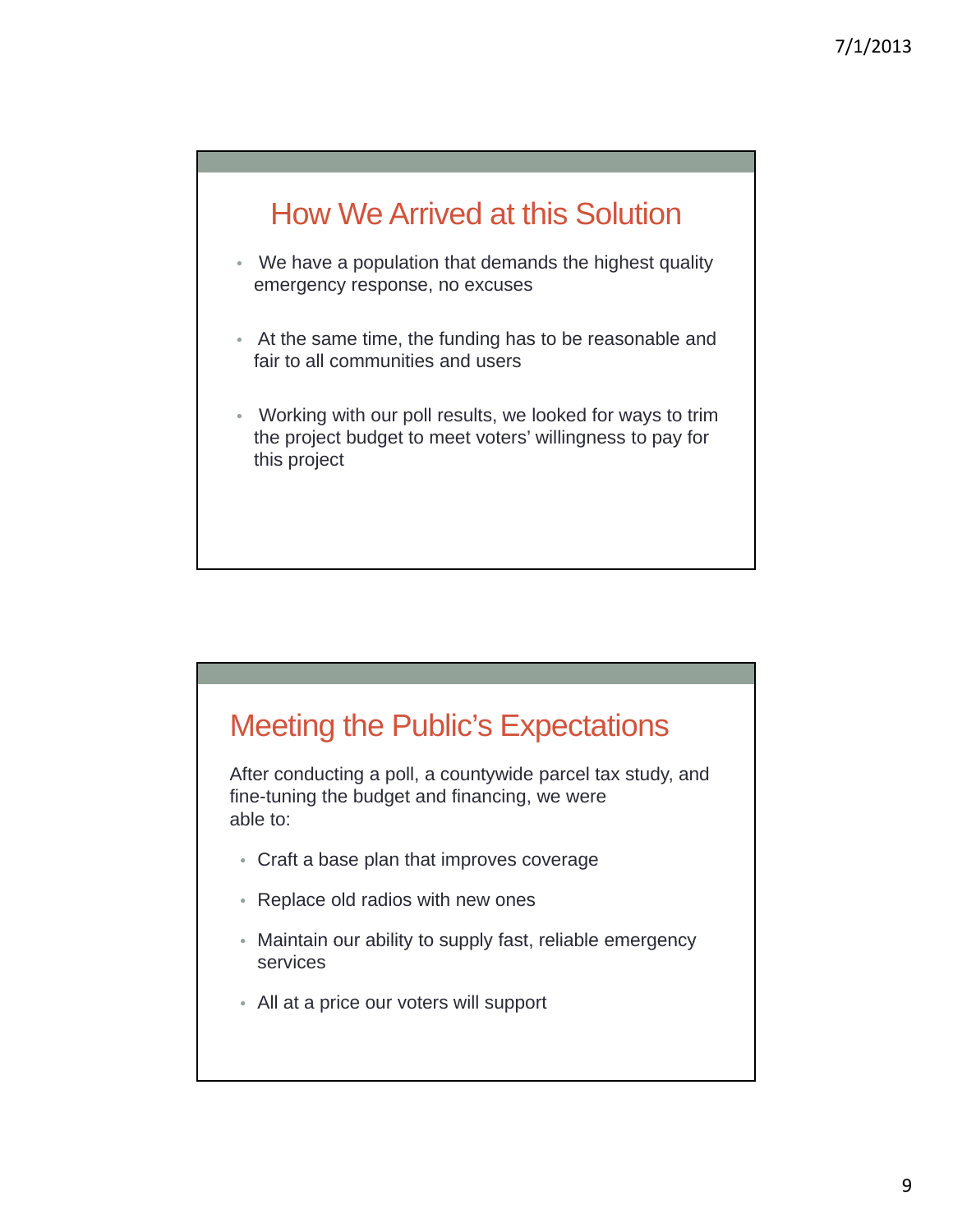# FINANCING THE **SOLUTION**

We can meet these challenges with the right financing structure

|                    |                                                                                                                                     | <b>Cost of Next Generation System</b> |  |  |  |  |
|--------------------|-------------------------------------------------------------------------------------------------------------------------------------|---------------------------------------|--|--|--|--|
| REVIEW             | • Site development and upgrades, environmental<br>compliance, licensing and leases<br>Radio communication system, site<br>$\bullet$ | \$8.9 M                               |  |  |  |  |
|                    | equipment and dispatch consoles                                                                                                     | \$12.7 M                              |  |  |  |  |
|                    | • Microwave system                                                                                                                  | \$3.6 M                               |  |  |  |  |
|                    | Mobile and portable radios<br>۰                                                                                                     | \$11.9 M                              |  |  |  |  |
|                    |                                                                                                                                     |                                       |  |  |  |  |
| <b>SLIDE UNDER</b> | $=$ SUBTOTAL CAPITAL COSTS*<br>*(includes contingency)                                                                              | \$37.1 M                              |  |  |  |  |
|                    | + Capitalized Interest                                                                                                              | \$4.3 M                               |  |  |  |  |
|                    | + Reserve Fund                                                                                                                      | \$4.0 M                               |  |  |  |  |
|                    | + Issuance Costs                                                                                                                    | \$0.3 M                               |  |  |  |  |
|                    | = BOND ISSUE TOTAL                                                                                                                  | \$45.7 M                              |  |  |  |  |
|                    | (Each Additional Site – \$2.5 to \$4 million)                                                                                       |                                       |  |  |  |  |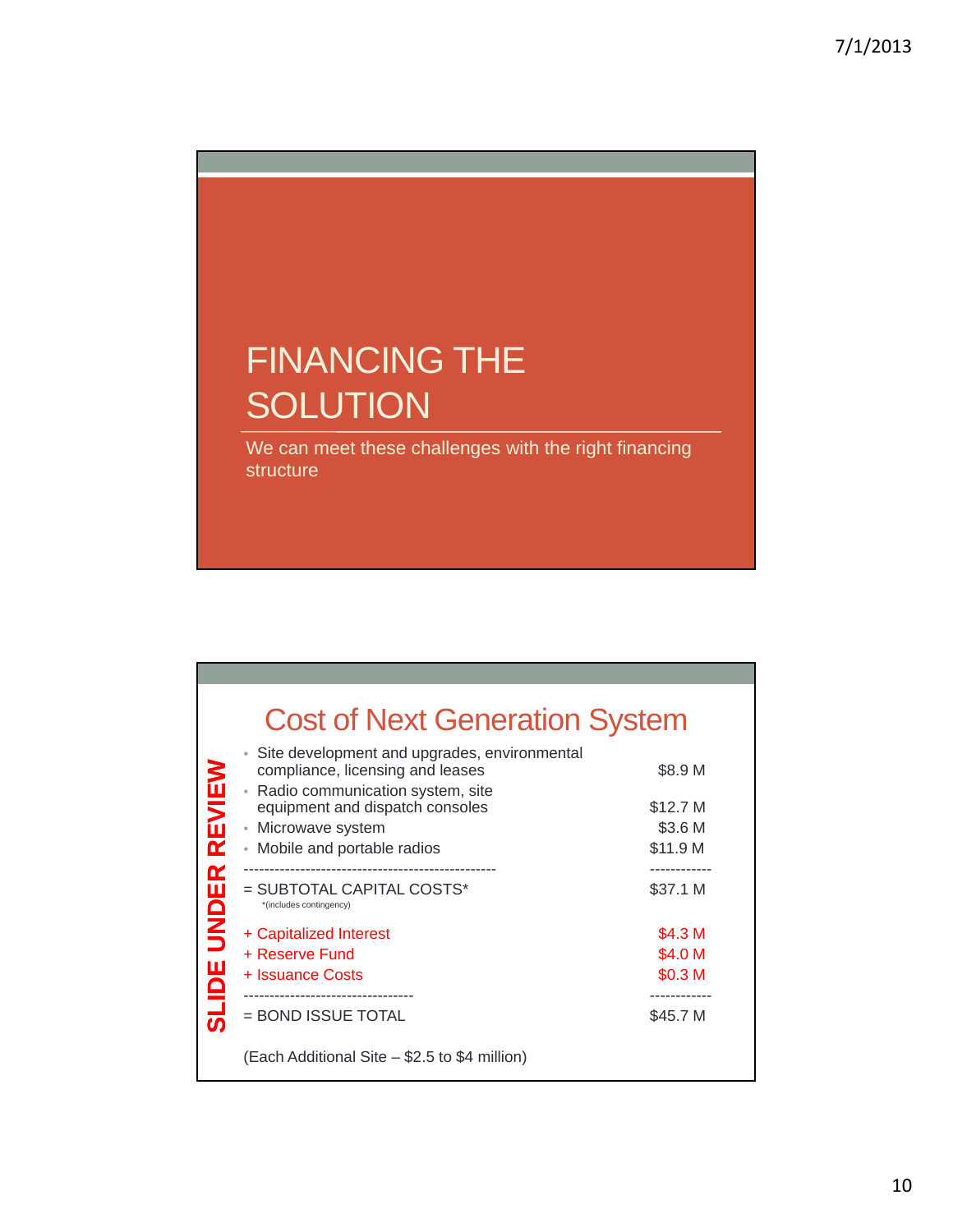|                                     | <b>Funding Options</b>                                                                                                                                |                                            |  |  |  |  |  |
|-------------------------------------|-------------------------------------------------------------------------------------------------------------------------------------------------------|--------------------------------------------|--|--|--|--|--|
|                                     | <b>Funding Requirement</b>                                                                                                                            | \$45.7 M                                   |  |  |  |  |  |
| <b>REVIEW</b><br><b>SLIDE UNDER</b> | <b>Possible Contributions</b><br>• Grants<br>• Low Interest Loans<br>Parcel Tax<br>Annual, after expenses<br>$\bullet$<br>SFR under \$30<br>$\bullet$ | $$5 M +$<br>$$5 M +$<br>\$3.5 <sub>M</sub> |  |  |  |  |  |
|                                     | Overall Average under \$40<br>$\qquad \qquad \bullet$                                                                                                 |                                            |  |  |  |  |  |